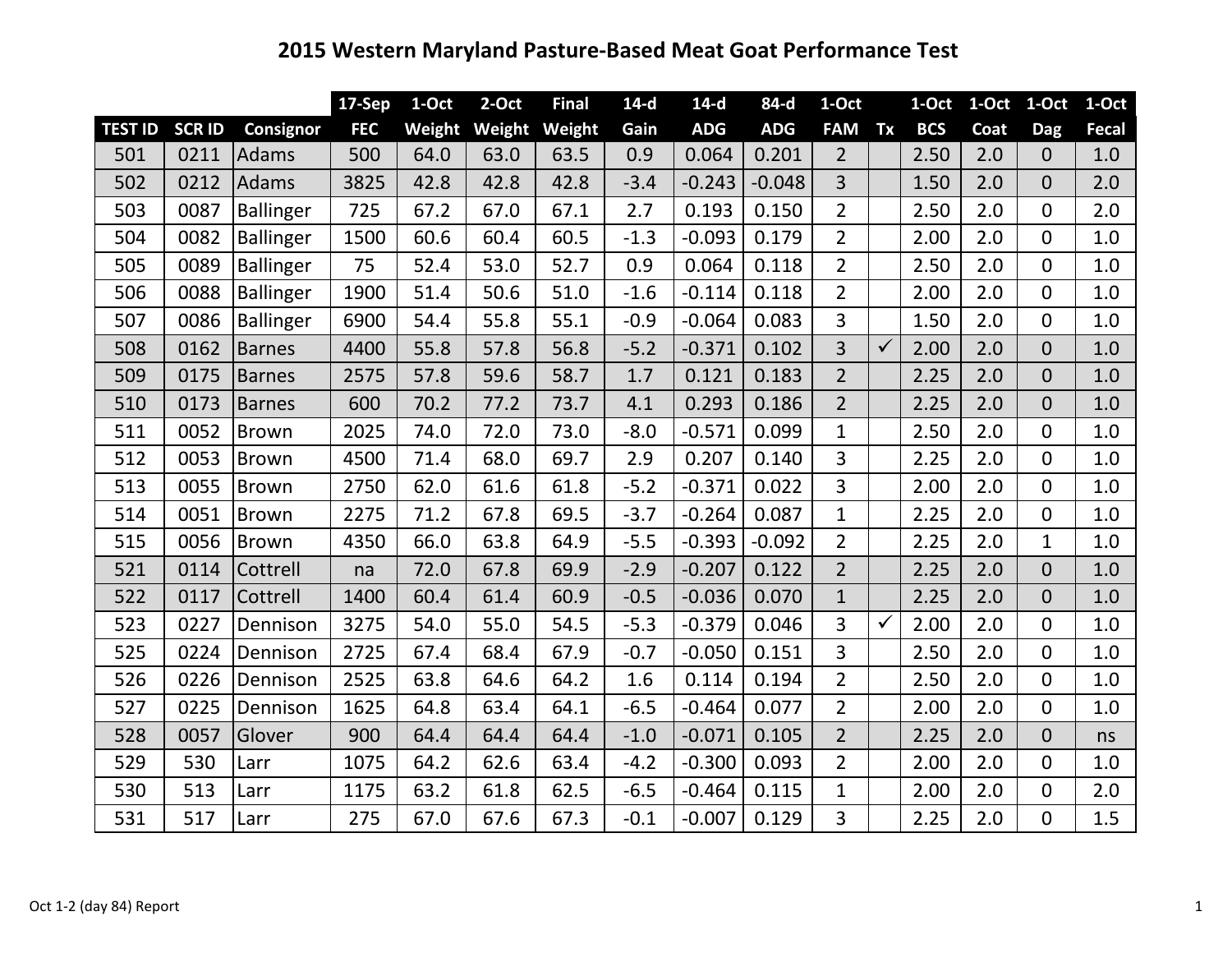## **Western Maryland Pasture‐Based Meat Goat Performance Test**

|                |               |                                    | $17-Sep$   | 1-Oct  | 2-Oct  | <b>Final</b> | $14-d$ | $14-d$     | 84-d       | 1-Oct          |    | 1-Oct      | 1-Oct | 1-Oct          | 1-Oct |
|----------------|---------------|------------------------------------|------------|--------|--------|--------------|--------|------------|------------|----------------|----|------------|-------|----------------|-------|
| <b>TEST ID</b> | <b>SCR ID</b> | <b>Consignor</b>                   | <b>FEC</b> | Weight | Weight | Weight       | Gain   | <b>ADG</b> | <b>ADG</b> | <b>FAM</b>     | Tx | <b>BCS</b> | Coat  | Dag            | Fecal |
| 532            | 504           | Larr                               | 3325       | 72.4   | 70.0   | 71.2         | $-6.2$ | $-0.443$   | 0.026      | $\mathbf{1}$   |    | 2.25       | 2.0   | $\mathbf{0}$   | 1.0   |
| 533            | 601           | Loos                               | 3700       | 63.8   | 59.2   | 61.5         | 0.3    | 0.021      | $-0.022$   | $\overline{2}$ |    | 2.00       | 2.0   | $\overline{0}$ | 2.0   |
| 534            | 600           | Loos                               | 2825       | 67.2   | 65.6   | 66.4         | $-0.4$ | $-0.029$   | 0.094      | $\mathbf{1}$   |    | 2.00       | 2.0   | $\overline{0}$ | 1.0   |
| 535            | 704           | Loos                               | 2725       | 55.8   | 56.4   | 56.1         | $-2.7$ | $-0.193$   | 0.089      | $\overline{2}$ |    | 2.00       | 2.0   | $\overline{0}$ | 2.0   |
| 536            | 003           | Loyd                               | 2700       | 58.8   | 55.6   | 57.2         | 3.4    | 0.243      | $-0.002$   | $\overline{2}$ |    | 2.00       | 2.0   | $\overline{0}$ | 1.0   |
| 537            | 001           | Loyd                               | 2850       | 68.0   | 69.0   | 68.5         | 1.7    | 0.121      | 0.069      | $\overline{2}$ |    | 2.50       | 2.0   | $\Omega$       | 1.0   |
| 538            | 002           | Loyd                               | 6550       | 67.0   | 67.6   | 67.3         | $-0.1$ | $-0.007$   | 0.133      | 3              |    | 2.25       | 2.0   | $\mathbf 0$    | 1.0   |
| 539            | 0237          | Majancsik                          | 750        | 69.8   | 69.8   | 69.8         | 0.2    | 0.014      | 0.255      | $\mathbf{1}$   |    | 2.50       | 2.0   | $\overline{0}$ | 2.0   |
| 540            | 0253          | Majancsik                          | 2050       | 55.0   | 54.6   | 54.8         | 1.8    | 0.129      | 0.168      | $\overline{3}$ |    | 2.50       | 2.0   | $\overline{0}$ | 1.0   |
| 541            | 0222          | Majancsik                          | 10425      | 51.6   | 49.4   | 50.5         | $-1.9$ | $-0.136$   | 0.092      | 3              |    | 2.50       | 2.0   | $\overline{0}$ | 2.0   |
| 542            | 0211          | Majancsik                          | 1500       | 61.8   | 62.4   | 62.1         | 3.5    | 0.250      | 0.171      | $\overline{2}$ |    | 2.50       | 2.0   | $\Omega$       | 1.0   |
| 543            | R126          | Maynard                            | 675        | 83.0   | 80.6   | 81.8         | 1.8    | 0.129      | 0.202      | $\overline{2}$ |    | 2.50       | 2.0   | $\mathbf 0$    | 2.0   |
| 544            | R020          | <del>ivia yn ar u</del><br>Dichman | 2300       | 56.2   | 55.6   | 55.9         | $-8.1$ | $-0.579$   | $-0.038$   | 3              |    | 1.50       | 2.0   | $\mathbf 0$    | 1.0   |
| 546            | 3953          | Murphy                             | 6875       | 69.8   | 67.8   | 68.8         | $-2.8$ | $-0.200$   | 0.068      | $\overline{2}$ |    | 2.00       | 2.0   | $\Omega$       | 1.0   |
| 547            | 3944          | Murphy                             | 2725       | 70.2   | 68.4   | 69.3         | 2.7    | 0.193      | 0.167      | $\mathbf{1}$   |    | 2.25       | 2.0   | $\overline{0}$ | ns    |
| 548            | 3847          | Murphy                             | 3475       | 88.8   | 89.8   | 89.3         | $-1.1$ | $-0.079$   | 0.149      | $\mathbf{1}$   |    | 2.00       | 2.0   | $\mathbf 0$    | 2.0   |
| 549            | 3737          | <b>Murphy</b>                      | 5800       | 74.8   | 75.0   | 74.9         | $-5.3$ | $-0.379$   | $-0.014$   | $\overline{2}$ |    | 2.25       | 2.0   | $\overline{0}$ | 2.0   |
| 550            | 3938          | Murphy                             | 1325       | 82.8   | 80.6   | 81.7         | 0.7    | 0.050      | 0.117      | $\mathbf{1}$   |    | 2.25       | 2.0   | $\overline{0}$ | 1.5   |
| 551            | 1520          | Nelson                             | 750        | 67.0   | 67.6   | 67.3         | $-0.3$ | $-0.021$   | 0.241      | $\mathbf{1}$   |    | 2.25       | 2.0   | $\overline{0}$ | 2.0   |
| 552            | 1513          | Nelson                             | 3700       | 57.2   | 55.8   | 56.5         | $-2.1$ | $-0.150$   | 0.084      | 1              |    | 2.00       | 2.0   | $\overline{0}$ | 1.0   |
| 553            | 1515          | Nelson                             | na         | 49.0   | 48.2   | 48.6         | $-0.4$ | $-0.029$   | 0.065      | $\overline{2}$ |    | 2.00       | 2.0   | $\mathbf 0$    | 2.0   |
| 554            | 1507          | Nelson                             | 2050       | 65.6   | 65.6   | 65.6         | $-1.0$ | $-0.071$   | 0.170      | $\overline{2}$ |    | 2.25       | 2.0   | $\mathbf 0$    | 2.0   |
| 556            | 1503          | Peters                             | 825        | 54.0   | 53.2   | 53.6         | 3.6    | 0.257      | 0.141      | $\overline{2}$ |    | 2.00       | 2.0   | $\overline{0}$ | 1.0   |
| 557            | 1505          | Peters                             | 150        | 52.8   | 51.4   | 52.1         | $-2.1$ | $-0.150$   | 0.170      | $\mathbf{1}$   |    | 2.25       | 2.0   | $\overline{0}$ | 1.0   |
| 558            | 1507          | Peters                             | 1700       | 58.8   | 56.4   | 57.6         | $-2.6$ | $-0.186$   | 0.185      | $\overline{2}$ |    | 2.50       | 2.0   | $\overline{0}$ | 1.0   |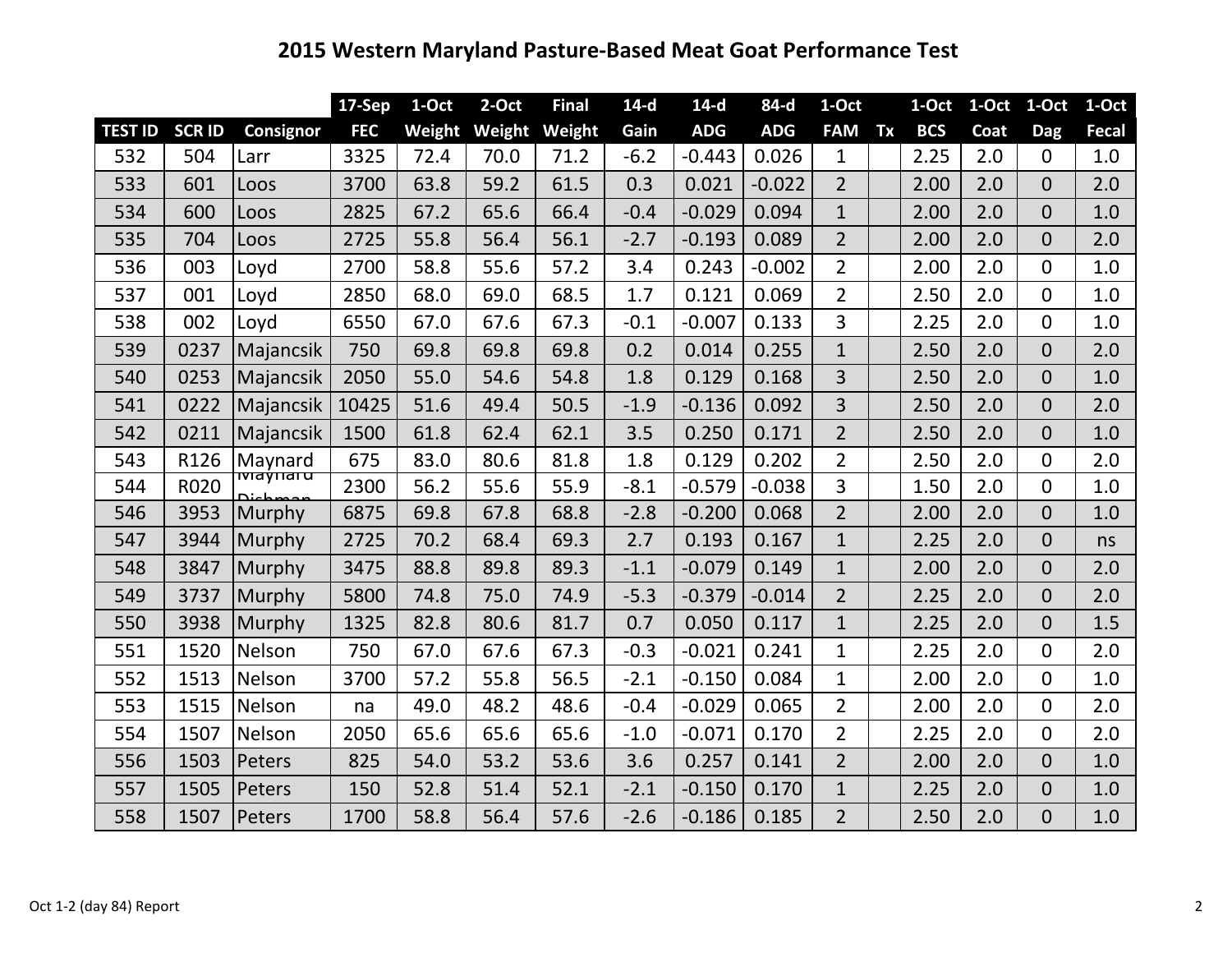## **Western Maryland Pasture‐Based Meat Goat Performance Test**

|                |               |                  | $17-Sep$   | 1-Oct  | 2-Oct  | <b>Final</b> | $14-d$ | $14-d$     | 84-d       | 1-Oct          |              | 1-Oct      |      | 1-Oct 1-Oct    | 1-Oct |
|----------------|---------------|------------------|------------|--------|--------|--------------|--------|------------|------------|----------------|--------------|------------|------|----------------|-------|
| <b>TEST ID</b> | <b>SCR ID</b> | <b>Consignor</b> | <b>FEC</b> | Weight | Weight | Weight       | Gain   | <b>ADG</b> | <b>ADG</b> | <b>FAM</b>     | Tx           | <b>BCS</b> | Coat | <b>Dag</b>     | Fecal |
| 559            | 1517          | Peters           | 7625       | 54.8   | 53.8   | 54.3         | $-1.3$ | $-0.093$   | 0.090      | $\overline{2}$ |              | 2.25       | 2.0  | $\overline{0}$ | 1.0   |
| 560            | 1509          | Peters           | 2600       | 61.4   | 63.6   | 62.5         | $-0.5$ | $-0.036$   | 0.146      | $\overline{3}$ |              | 2.00       | 2.0  | $\overline{0}$ | 1.5   |
| 561            | 1501          | Pinneo           | 2725       | 59.6   | 66.0   | 62.8         | 5.6    | 0.400      | 0.025      | $\overline{2}$ |              | 2.25       | 2.0  | $\overline{0}$ | 1.5   |
| 562            | 1503          | Pinneo           | 4200       | 59.8   | 57.6   | 58.7         | $-1.3$ | $-0.093$   | 0.102      | $\mathbf{1}$   |              | 2.00       | 2.0  | $\overline{0}$ | 2.0   |
| 563            | 1515          | Pinneo           | 2000       | 65.8   | 62.8   | 64.3         | $-1.3$ | $-0.093$   | 0.134      | $\mathbf{1}$   |              | 2.25       | 2.0  | $\mathbf 0$    | 1.0   |
| 564            | 1567          | Pinneo           | 1575       | 59.0   | 55.0   | 57.0         | 2.0    | 0.143      | 0.108      | $\overline{2}$ |              | 2.25       | 2.0  | $\mathbf 0$    | 1.0   |
| 565            | 413           | Pursel           | 2875       | 61.4   | 60.6   | 61.0         | $-2.8$ | $-0.200$   | 0.067      | $\overline{3}$ |              | 2.25       | 2.0  | $\mathbf 0$    | 1.0   |
| 566            | 0001          | Purich           | 12675      | 59.8   | 63.0   | 61.4         | 0.8    | 0.057      | 0.093      | $\overline{2}$ |              | 2.25       | 2.0  | $\overline{0}$ | 1.0   |
| 567            | 0005          | Purich           | 2525       | 51.4   | 51.8   | 51.6         | 0.8    | 0.057      | 0.046      | 3              |              | 2.25       | 2.0  | $\overline{0}$ | 2.0   |
| 568            | 0002          | Purich           | 800        | 75.0   | 75.0   | 75.0         | 1.6    | 0.114      | 0.206      | $\overline{3}$ |              | 2.50       | 2.0  | $\mathbf 0$    | 2.0   |
| 570            | 0085          | Reece            | 2825       | 62.4   | 62.8   | 62.6         | 0.8    | 0.057      | 0.140      | $\overline{2}$ |              | 2.25       | 2.0  | $\overline{0}$ | 2.0   |
| 571            | 0088          | Reece            | 10575      | 53.4   | 52.4   | 52.9         | $-5.9$ | $-0.421$   | $-0.058$   | $\overline{3}$ |              | 2.00       | 2.0  | $\mathbf{1}$   | 2.0   |
| 572            | 0009          | <b>Slavens</b>   | 475        | 63.8   | 65.0   | 64.4         | 5.0    | 0.357      | 0.146      | $\overline{3}$ |              | 2.50       | 2.0  | $\mathbf 0$    | 2.0   |
| 574            | 0108          | Smith            | 2925       | 60.2   | 60.2   | 60.2         | 2.2    | 0.157      | 0.133      | $\overline{2}$ |              | 2.25       | 2.0  | $\mathbf 0$    | 1.5   |
| 575            | 0110          | Smith            | 2900       | 62.2   | 62.2   | 62.2         | $-0.6$ | $-0.043$   | 0.112      | $\overline{2}$ |              | 2.25       | 2.0  | $\overline{0}$ | 2.0   |
| 576            | 0111          | Smith            | 2175       | 52.4   | 51.2   | 51.8         | $-0.6$ | $-0.043$   | 0.034      | 3              | $\checkmark$ | 2.00       | 2.0  | $\overline{0}$ | 2.0   |
| 577            | 0262          | Smith            | 1175       | 65.2   | 62.2   | 63.7         | $-2.3$ | $-0.164$   | 0.192      | $\overline{2}$ |              | 2.50       | 2.0  | $\mathbf 0$    | 2.0   |
| 578            | 0109          | Smith            | na         | 68.8   | 68.0   | 68.4         | 1.0    | 0.071      | 0.157      | $\overline{2}$ |              | 2.25       | 2.0  | $\overline{0}$ | 2.0   |
| 579            | 1514          | <b>Torrens</b>   | 550        | 58.2   | 55.6   | 56.9         | $-3.1$ | $-0.221$   | 0.020      | $\overline{2}$ |              | 2.25       | 2.0  | $\overline{0}$ | 1.0   |
| 580            | 1515          | <b>Torrens</b>   | 425        | 55.0   | 57.6   | 56.3         | 4.5    | 0.321      | 0.075      | $\overline{2}$ |              | 2.00       | 2.0  | $\mathbf{0}$   | 2.0   |
| 581            | 043           | Weber            | 100        | 68.2   | 70.0   | 69.1         | $-0.1$ | $-0.007$   | 0.126      | $\mathbf{1}$   |              | 2.50       | 2.0  | $\overline{0}$ | 1.0   |
| 582            | 045           | Weber            | 4050       | 61.6   | 58.6   | 60.1         | 1.7    | 0.121      | 0.019      | $\mathbf{1}$   |              | 2.25       | 2.0  | $\overline{0}$ | 2.0   |
| 583            | 056           | Weber            | 800        | 55.2   | 56.0   | 55.6         | 1.8    | 0.129      | 0.140      | $\overline{2}$ |              | 2.00       | 2.0  | $\overline{0}$ | 1.0   |
| 584            | 059           | Weber            | 925        | 69.2   | 75.8   | 72.5         | 3.1    | 0.221      | 0.248      | $\mathbf{1}$   |              | 2.25       | 2.0  | $\overline{0}$ | 2.0   |
| 585            | 061           | Weber            | na         | 53.8   | 53.6   | 53.7         | $-5.5$ | $-0.393$   | 0.034      | $\overline{2}$ |              | 2.00       | 2.0  | $\overline{0}$ | ns    |